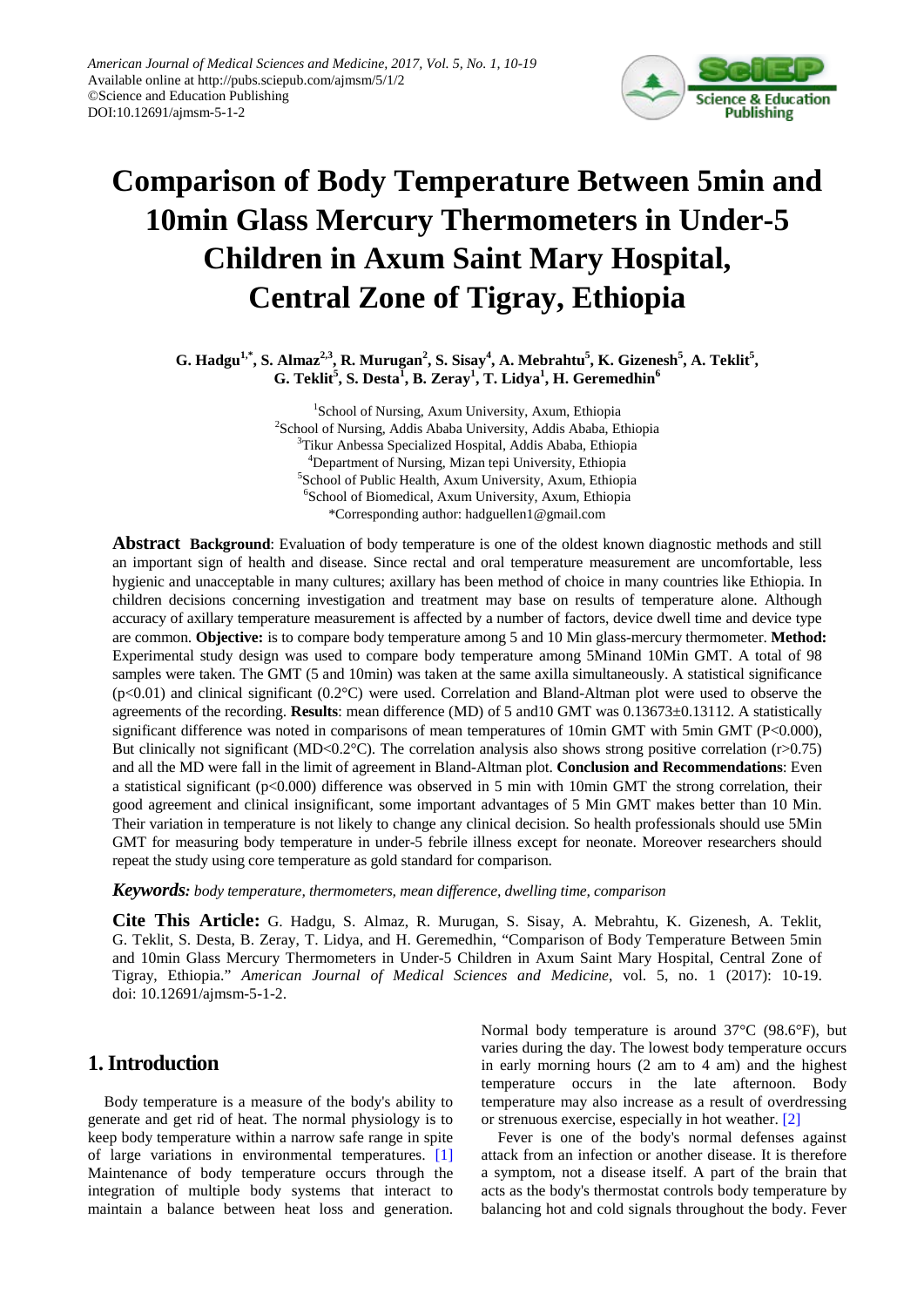may actually play a role in fighting infections and shortening their course by turning on the body's immune system, thereby increasing the release and activity of white blood cells and other germ-killing substances. However, while some doctors recommend not treating fever, most do. This is because children are more likely to eat, drink and sleep if their body temperature is controlled. Not only reducing fever make they feel better, but also getting sick children to drink helps prevent dehydration. Although lack of fever does not rule out the presence of bacteria or other serious disease, high fever has a high correlation with serious illness. Febrile illness is defined as a disease characterized by an increase of body temperature more than 37.5°C resulting from infectious process. Febrile Illnesses (FIs) due to different etiologic agents are the most common causes of morbidity and mortality in developing tropical and subtropical countries. [\[3\]](#page-8-2)

Many of the infectious diseases assessed, classified and treated using the Integrated Management of Childhood Illnesses (IMCI) guidelines have fever as a secondary cause. For example, many children with upper respiratory tract infection, pneumonia or ear infection will have fever. Severe illnesses associated with danger signs are also associated with fever, such as sepsis septicemia and meningitis. The danger signs lead to appropriate referral for the illness. Fever is also associated with malaria, dysentery and diarrhea in children. In these patients, the cause of the fever is treated and fever is not used in decision making. While these conditions all cause fever, the management of the condition itself results in the management of the fever. [\[4\]](#page-8-3)

Body temperature in children can be measured at a number of anatomical sites using a range of different types of thermometers, including mouth, rectum and axilla. [\[5\]](#page-8-4) Ideally, measurement should be reliable, non-invasive, non-traumatic, culturally acceptable, user-friendly and hygienic. Since rectal temperature measurements are relatively more time-consuming, invasive, uncomfortable, less hygienic and unacceptable in many cultures, and oral temperature is unhygienic and difficult in children, axillaries measurements have been the method of choice in many countries. [\[6,7,8\]](#page-8-5)

Evaluation of body temperature is one of the oldest known diagnostic methods and is still an important sign of health and disease, both in everyday life and in medical care. The individual can describe feelings of illness and discomfort, but in conditions where individuals are unable to explain themselves e.g. children, the nurse has to interpret the clinical signs and rely on objective measurements. [\[9\]](#page-8-6) Change in body temperature is one of the most important physical sign and symptom in both acute febrile illness as well as chronic illnesses in children. This is especially important in newborns, in which fever can be indicative of infection. It was shown that temperature out of the normal range is closely related to the survival of infants.  $[6,7,10,11]$  Many decisions concerning the investigation and treatment of children may based on the results of temperature measurement alone. [\[12,13\]](#page-8-7)

As the basic sciences develop, temperature measurement methods and devices were improved. For hundreds of years, both in clinics and home, GMT was the standard of human temperature measurements [\[14\]](#page-8-8) and currently developing countries are used it commonly, [\[15\]](#page-8-9) though no longer recommended. [\[11,13,16,17,18,19\]](#page-8-10)

Although accuracy of axillary temperature measurement is affected by a number of factors, including ambient temperature, local blood flows, inappropriate placing of the probe and closure of the axillary cavity, device dwell time and device type are common which can led to false high readings which may lead to expensive and painful diagnostic studies and medical interventions or false low readings which may lead to greater morbidity and mortality. So that temperature measurement must be accurate and consistent, as decisions about therapeutic intervention is based upon it. [\[9,20,21,22,23,24\]](#page-8-6)

The accuracy of devices to record and grade temperature is uncertain[.\[1\]](#page-8-0) Limited researches have been addressed whether the thermometer correctly identifies patients with hyperthermia or hypothermia. In general, these studies indicate that noninvasive temperature measurements are accurate in ruling out hyperthermia and hypothermia, but may fail to detect hyperthermia and hypothermia, depending on the dwelling time used[.\[25\]](#page-9-0) So this study may feel the gap among health professionals.

Temperature taking is the most frequently performed clinical observation and is predominantly a nursing task. Although the use of digital thermometer is gradually increasing, MGT is still most common device used in the pediatric setting, especially in developing countrie[s\[15\]](#page-8-9) in spite of having long dwelling time, danger of breakage, potential harm and toxic vapor effects; difficulties in reading, and possible role in spread of hospital acquired infections. [\[11,13,16,17,18,19,26\]](#page-8-10) There is confusion about the proper length of time for waiting periods of MGT in axillary site. [\[27\]](#page-9-1) Some studies highly recommend axillary MGT should wait 10Min rather than 5Min, which may be impractical, but other studies vice versa. Standard Nursing texts also vary between 5 and 10 Min which are not supported by current studies. [\[27\]](#page-9-1)

It is important that the speed of application and ease of use does not prejudice a nurse's decision in choice of the thermometers and accuracy must be foremost consideration. Current nursing studies on temperature measurement are conducted to understand the efficacy of the various types of equipment available to measure temperature, [\[28,29\]](#page-9-2) but they are insufficient and contradictory. Due to inconsistencies in both research methods and clinical practice [\[31,32\]](#page-9-3) nurses are challenging in selecting the measurement method that is most appropriate for a patient and provides the most accurate and precise approximation of core temperature. [\[33\]](#page-9-4)

The false low and false high result related to dwelling time may lead to misdiagnosis and treatment. Febrile illnesses are the most common leading cause of morbidity and mortality in under-5 children which needs accurate measurement of body temperature. Ethiopia is one of the developing countries which use GMT in measuring body temperature with the uncertainty of the dwelling time in their capability of detecting hyperthermia and hypothermia. So it is important to know the standard time to measure body temperature.

This study fills the gaps among health professionals and has some input on nursing body of knowledge. It will have contribution for decision makers and significant others to take possible measure on temperature measurement device.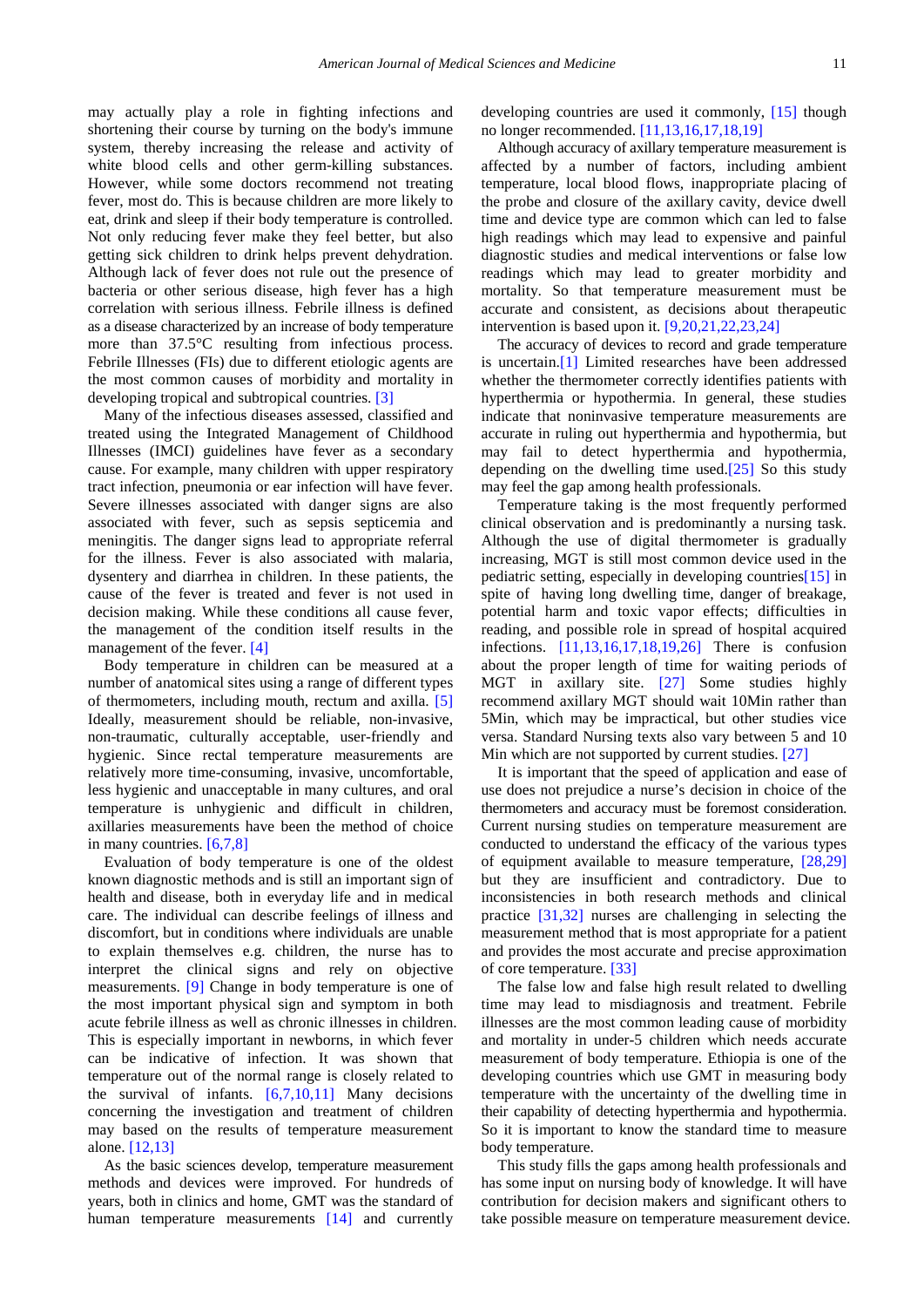It will recommend possible solutions on dwelling time of GMT. It may decrease misdiagnosis of febrile illness in under-5 children related to inaccuracy of body temperature measurement due to dwelling time. This study will also be used as a base line data for further research on comparison of temperature measuring devices related topics. It is designed to compare dwelling time of 5Min and10Min MGT.

# **2. Research Questions (Objective)**

Is there significant difference in body temperature result between 5Min and 10Min glass-mercury thermometers in Axillary site in Under-5 Children?

# **3. Methodology**

#### **3.1. Study Area**

The study was carried out in Axum, city of northern Ethiopia, 1024 Km north of Addis Ababa and 241 Km far from Mekelle which is the capital city of Tigray region, located in the Central Zone of Tigray Region near the base of the Adwa mountains and surrounded by La'ilay Maychew woreda. Axum was the original capital of the kingdom of Axum and one of the oldest continuously inhabited places in Africa.

St. Marry hospital is one of the referral hospitals in the zone and FI is prevalent including ka-lazar, so that sample was found within the data collection period and at the time of my clinical experience, nurses working in the hospital and clinical students was debated regarding the devices even the controversy is as national. The qualified and trained health professionals may found in hospital than health center since accurate diagnosis of FI is needed. This is why the study focused on this area. Similarly as the generalizability is to the devices study area may not have effect.

According Köppen-Geiger climate classification system classifies its climate as subtropical highland. Having no great variation of environmental temperature may increase the validity of the result.

#### **3.2. Study Period**

The Study was conducted from November/2013 to May/2014.

## **3.3. Study Design**

Experimental Study design was used to compare body temperature between 5Min mercury, 10Min mercury thermometers among under-5 children with FI using axillary site in Axum St. Marry hospital.

## **3.4. Source and Study Population**

#### **3.4.1. Source Population**

The source population was all under-5 age children with FI visiting Axum St. Marry hospital for health care service.

#### **3.4.2. Study Population**

The study population was under-5 children with FI visiting Axum St. Marry hospital for health care service, particularly in under-5 OPD at the time of data collection.

## **3.5. Inclusion and Exclusion Criteria**

## **3.5.1. Inclusion Criteria**

Under-5 age children with FI

Children visiting Axum St. Mary hospital particularly under-5 OPD

#### **3.5.2. Exclusion Criteria**

Children under-5yrs of age with FI coming for follow up unless with new FI, children treated at ward and children under-5 with FI who have axillary ulcer, lethargy or unconscious, was excluded from the study as this have drawback for the study subjects and the study. As the sampling was convenience, irritable subjects were also excluded.

#### **3.6. Sample Size Determination**

A total of 96 samples was calculated using mean difference between 5Min and 10 Min(0.27) and S.D 0.54 and 0.42 at alpha of 0.01 with detection capability (power) of 90% (beta 0.1) and taking 1 as ratio of exposed to non exposed using open epi statistical software. A total of 192 measurements was taken in both experimental and control group. Manually the study was also calculated using the following formula:

$$
N = \frac{(r+1)\left(Z_{\alpha/2} + Z_{1-\beta}\right)\sigma^2}{rd^2}
$$
  

$$
N = \frac{\left(1+1\right)\left(2.58 + 1.28\right)^2 \cdot .4837^2}{1^*.27^2} = \frac{2^*14.9^*0.234}{1^*.073}
$$

$$
= \frac{6.972}{0.073} = 95.5 \sim 96
$$

Where r is the ratio of control to experimental which is 1:1 so  $r=1$ 

 $\delta$  is the pooled standard deviation: 0.4837, d is mean difference: 0.27

 $Z_{1-\beta}$  is normal deviated at 90%:1.28

 $Z_{\alpha/2}$  is for 1% is 2.58 and N is sample size needed for each group.

## **3.7. Sampling Procedures**

A convenient sampling procedure was used as the study conduct on Under-5 Children who are difficult in cooperating to the procedure. Since axillary movement will expose the mercury thermometer to the environment, which is easily affected by environmental temperature, children who were irritable were conveniently excluded from the study. All under-5 children with FI visiting under-5 OPD of St. Marry hospital who fulfills the inclusion criteria was taking until the sample size fulfill.

## **3.8. Clinical Study Procedures**

Both the data collectors and participants were blinded to the control and experimental groups.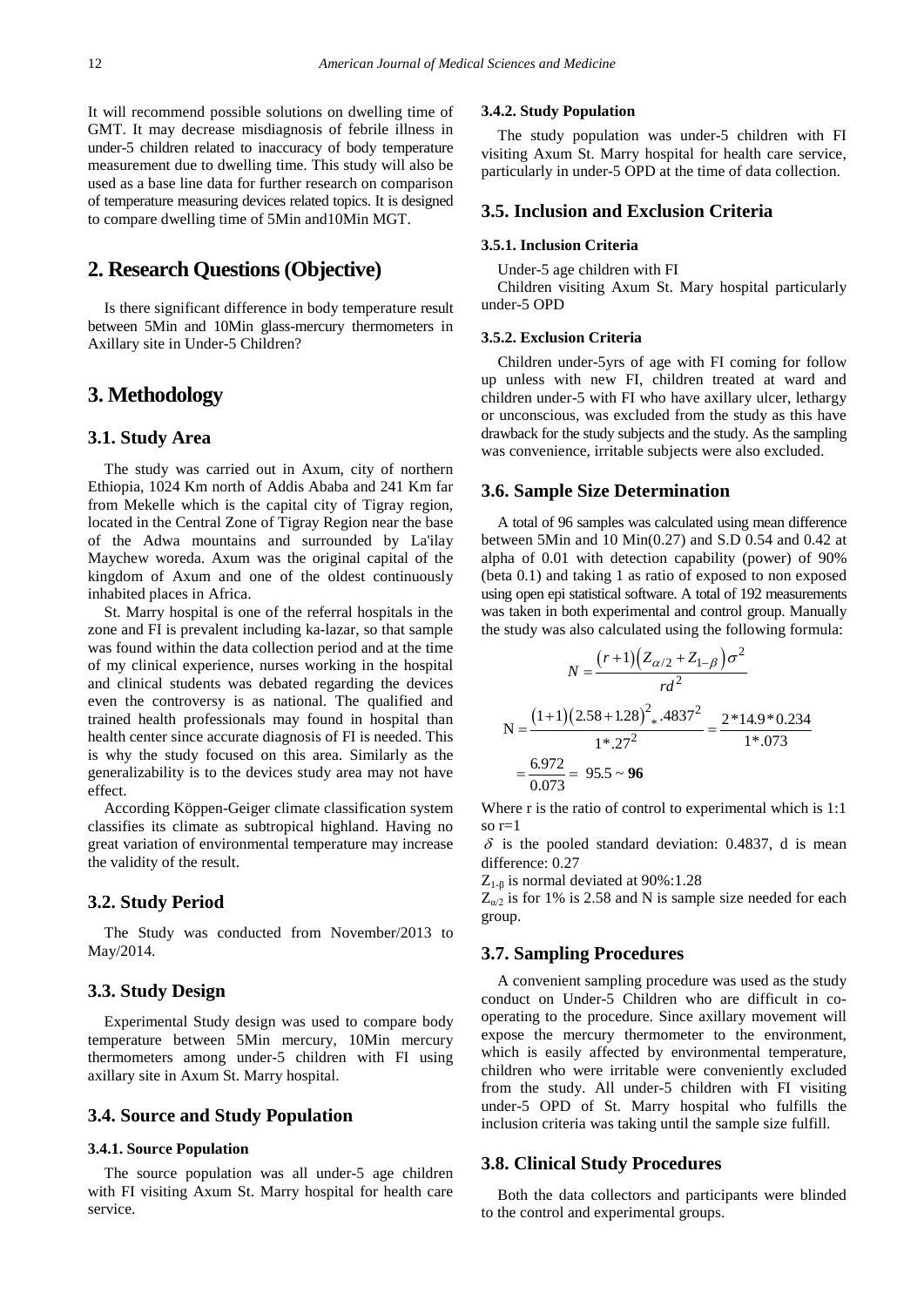The 5 and 10 Min GMT was in the same axilla with in the same time. The 5Min and 10Min GMT was the same thermometer except dwelling time difference.

The 5Min measurement GMT is the control group where as 10Min measurement of GMT is experimental group.



**Figure 1.** Diagrammatic presentation of clinical study procedure for comparison of body temperature among under-5 children with febrile illness by axillary site in Axum St. Marry hospital Tigray, Ethiopia, 2014GC

# **3.9. Data Collection Procedures (Instrument, Personnel, Data Quality Control)**

The study was continuously collect primary data through data collection tools which is developed after review of literature and consultation with the experts in nursing. For content validity the tool was reviewed by experts. The tools included: Part-I: Demographic preformed, Part-II: Recording Temperature result and observation checklist. The demographic preformed was filled before starting the procedure.

The research data was collected on the same season and daily environment temperature was recorded. Data collection time was from 2:00-6:00 o'clock morning and 7:30-11:30 o'clock afternoon on local time. Any measurement result below 5Min and 10Min recommended for 5Min and 10Min measurement respectively due to irritability or other, even only for 10Min was discard. Data collectors record their measurements independently to avoid bias in reading the GMT. Each method was performed only one time on each study subject.

All data collectors(BSc Nurses) was screened for test of visual acuity in both eye 6/6 and trained thoroughly with close supervision for 4 days in correct positioning, calibration, reading of thermometers and documenting based on WHO guideline of taking axillary temperature. As these was particularly relevant concerning consistency and accuracy of measurement.All the temperatures was measured on the Celsius (°C) scale and timed with the same stop clock.

The validity of the mercury-in-glass thermometers was ensuring by checking calibration. The mercury-in-glass bulb thermometers was shaken before each recording to decrease its temperature reading below 35°C and only those thermometers with a deviation of 0.1°C was used during temperature measurement. If the thermometers were not calibrated, they were not meeting their potential to examine the research question and hypothesis. In an effort to avoid this threat to validity, calibration was addressed according to individual thermometer manufacturer instructions.

In addition, prior to data collection 5 mercury thermometers were left for 5Min in water bath three times. Of these the four thermometers that results the same value was used. Drying of axillary site was also construct validity for the study. This study was performing measurements following manufacturer information for each of the thermometry instruments, as described in the instruments and measurements section.

One GMT was used for 5Min and 10Min GMT to avoid instrumental bias. First GMT was calibrated below 35°C then the GMT result of 5min was recorded after 5min. 10min GMT was taking by adding 5min without calibration of 5min GMT result. The data on temperature measurement was collected in two phase. Phase one was pre-test study conducted at Axum health center involving 10 children with FI to determine the selection methods of participants, the adequacy of parent's information sheet and consent form, and to check the thermometer functioning correctly. Phase two involves collecting the data in the study area.

#### **3.10. Operational Definitions**

**Febrile Illness:** A disease characterized by increase body temperature more than 37.5°C resulting from infectious process like malaria, pneumonia, measles, otitis media, acute gastro-enteraites, upper respiratory tract infection, meningitis...

**Clinical Significance of Temperature:** The mean difference of temperature result between 5Min and 10Min mercury thermometer or mercury and digital is  $\geq 0.2$ °C.

**Body Temperature**: It is the degree of heat maintained by the body or it is the balance between heat produced in the tissues and heat lost to the environment.

**Body Temperature Result:** Temperature results from axillary site using GMT.

**Normal Body Temperature:** Axillary body temperature between is 36.5-37.5°C using GMT

**Pyrexia:** Axillary body temperature ranges 37.5 – 40°C using GMT or DT

**Hyper pyrexia:** Axillary body temperature 40°C and above using GMT or DT

**Hypothermia:** Axillary body temperature less than 36.5°C

#### **3.11. Variables**

#### **3.11.1. Dependent Variables**

The dependent variable is body temperature result of GMT.

#### **3.11.2. Independent Variables**

**Demographic variables:** Age, sex, religion,

**Temperature variation variables:** Dwelling time of GMT (5Min and 10Min) are the study variables

**Co-variant variables:** Route (site) of measurement, Right and lift axilla, placement of probe, environment, local blood flow, closure of axilla, taking antipyretic medication, taking bath with in 30Min, time (morning, afternoon), and type of FI.

#### **3.12. Scale of Measurements**

For body temperature, degree celliuse scale of measurement was used in both GMT. For time, in GMT, minute was scale of measurement.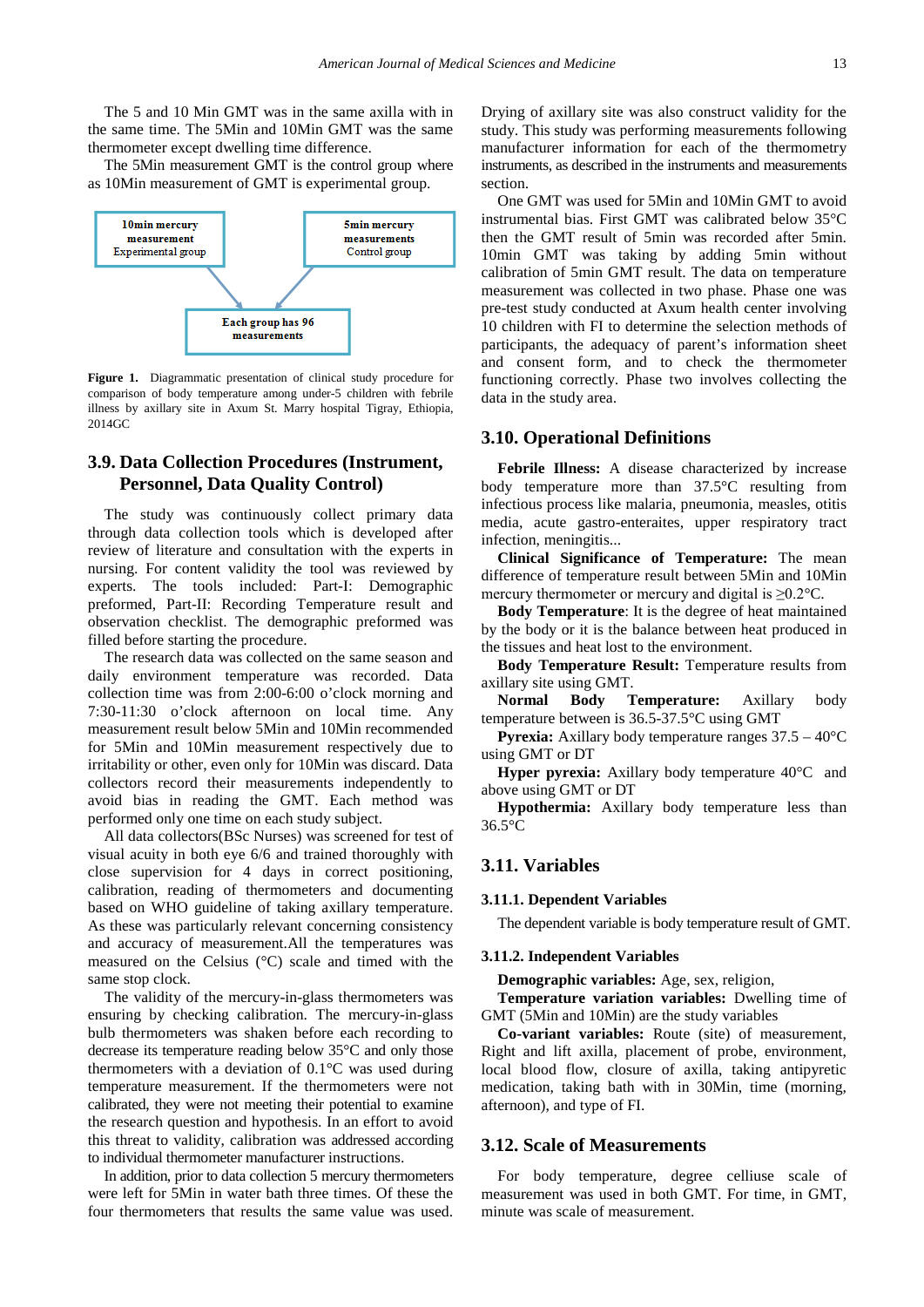#### **3.13. Data Analysis Procedures**

First the data was interred and coded to epi info version 3.54 and exported to analysis in SPSS version 21 window7. Data analysis included descriptive statistics was used to describe participants' demographic characteristics and temperature result (hypothermia, normal, pyrexia, and hyper pyrexia) by percentage, mean, standard deviation and range. Correlation was determined by the Pearson correlation coefficient (to determine the strength of the correlation) while the extent of agreement was assessed with the Bland-Altman plot. To determine statistically significant difference a paired t-tests was used; p<0.01 was statistically significance. Not only statistical, clinical significance was also considered in the analysis. Even though the Standard clinical significance varies with different literatures most of them use a mean difference of 0.2°C as not clinical significance. This study was also used mean difference 0.2°C between control and experiment group was clinical significant.

## **3.14. Data Quality Management**

Visual acuity and training for data collectors about filling the socio-demographic information and taking the axillary temperature procedure was done to help for the quality of data. Drying axillary site and taking temperature at the same time was considered to have some input on the quality of data. Similarly, pilot study and exclusion of thermometers having difference was carried out prior to data collection.

Content validity was checked by experts and close supervision during data collection procedure and proper recording was also taken. Immediate checkup was carried out and any unfulfilled data was filled immediately. The study design also overcomes methodological difficulties encountered by previous experimental studies:

1. Use of one axilla for 5Min and 10Min GMT

2. Addition of 5min for 10min GMT without calibration of 5min GMT result

## **3.15. Ethical Considerations**

Institution Review Board (IRB) of Addis Ababa University, College of Health Science, School of Allied Health Sciences, Department of Nursing and Midwifery was review the protocol to insure full protection of the rights of study subjects. Following the approval by IRB, Official letter of co-operation was written to Axum St. Marry hospital from Department of Nursing and Midwifery of AAU. After getting permission from Axum St. Marry hospital, data collectors was inform to parents verbally and at least one parent was present during the data collection. Data was treated confidentially and identify subject by number only. Since it is axillary, it is safe and measurementswere taken at OPD during assessment and also take 10Min for all measurement.So it has no treatment and investigation delay. As the sampling is convenience, irritable subjects were also not forced. Risk of skin irritation was informed with informed consent. Any breakage of GMT was disposed appropriate as it is environmental hazard. Probe was cleaned according to service manual instructions (WelchAllyn,

Inc.) prior to use for individual study subject as this prevents risk of infection.

# **4. Result**

## **4.1. Socio-Demographic**

A total 100 study subjects were collected. Of these 2 were excluded from the analysis due to their incompleteness and unreadable in their temperature result. A total of 98 study subject were analyzed. 66(67.3) were collected in the morning. Of the 98, 53(54.1%) were female. 90(91.8) were orthodox.34(34.7%) were aged from 1-3Yrs. For detail see [Table 1.](#page-4-0)

96 and 90 of the respondents were not taking bath and antipyretic within 30min prior to data collection respectively. 35 were diagnosis with pneumonia. For detail see [Figure 2.](#page-5-0)

#### **4.2. Temperature Results**

In this study one reading each with the 5min glass mercury thermometer, 10min glass mercury thermometers were taken for each patient.The procedure was carried out for 98 subjects. This resulted in 98 5min mercury temperature readings and10min mercury temperature readings. The mean temperature of 5min mercury thermometer, 10min mercury thermometer and digital were 37.29±.77, 37.43±.77 and 37.3±.78 respectively. For detail seen [Table 2.](#page-5-1)

The maximum difference of the 5min mercury with 10 min mercury readings was 0.6. The minimum difference was 0.10°C. Only 19 have no difference with 10 min GMT.

**Table 1. Frequency and percentage of socio-demographic characteristic of under-5children with febrile illness in under-5 OPD of Axum St. marry hospital, Tigray, Ethiopia from 22-29/8/ 2014G.C**

<span id="page-4-0"></span>

| S. No          | Variables      | Frequency<br>Percentage |                |
|----------------|----------------|-------------------------|----------------|
| $\mathbf{1}$   | Age            |                         |                |
|                | $0-28$ days    | $\overline{4}$          | 4.1            |
|                | 29days-1Yrs    | 30                      | 30.6           |
|                | $1-3Yrs$       | 34                      | 34.7           |
|                | $3-5Yrs$       | 30                      | 30.6           |
| $\overline{c}$ | <b>Sex</b>     |                         |                |
|                | Male           | 45                      | 45.9           |
|                | Female         | 53                      | 54.1           |
| 3              | Religion       |                         |                |
|                | Orthodox       | 90                      | 91.8           |
|                | Muslim         | 8                       | 8.2            |
| $\overline{4}$ | Care giver     |                         |                |
|                | Mother         | 86                      | 87.8           |
|                | Father         | $\overline{7}$          | 7.1            |
|                | Sister/brother | $\overline{2}$          | $\overline{c}$ |
|                | Care servant   | 3                       | 3.1            |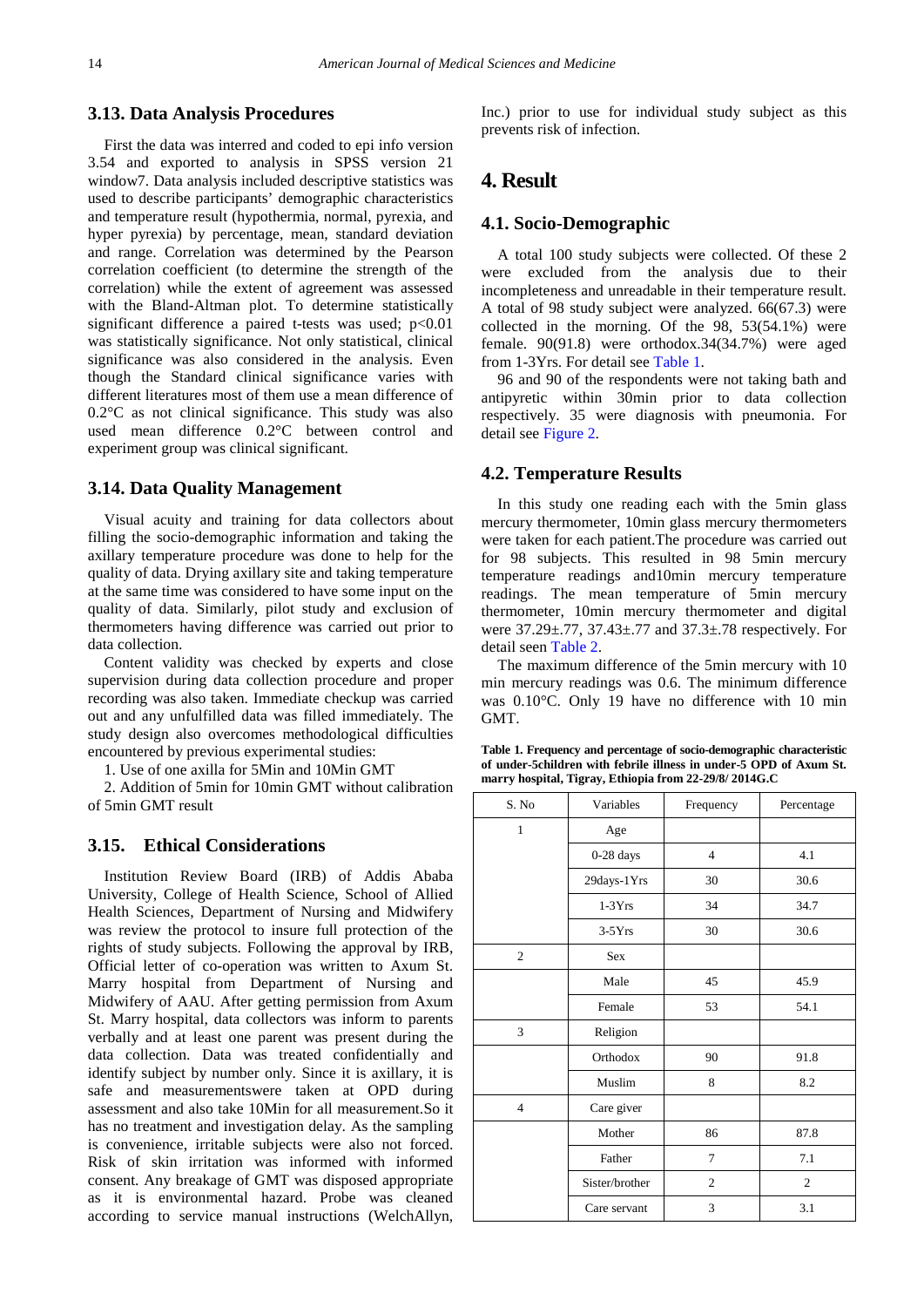Only 14(14.3%) of the 98 paired measurements of each 5min GMT and 10min GMT have temperature difference greater than 0.2°C. For detail see [Table 3.](#page-5-2)

The frequency and percentage of grading fever for each thermometer are shown in [Table 4.](#page-5-3)

The mean difference of 10min and 5min GMT was 0.13673±0.13112.

# **4.3. Statistical Results**

A statistically significant difference was noted in comparisons of mean temperatures of 10min GMT with 5min GMT (P<0.000), but there were no clinical differences (defined as a mean difference of 0.2 C). For detail see [Table 5.](#page-5-4)

<span id="page-5-0"></span>

**Figure 2**. count of diagnosis of under-5 children with febrile illness in under-5 OPD of Axum St. marry hospital, Tigray, Ethiopia from 22-29/ 8/2014G.C

**Table 2. Mean, SD and Range of Temperature Result of 5Min GMT, 10Min GMT and DT among Under-5yrs of age Children with FI visiting Under-5 OPD in Axum St. Marry hospital, Tigray, Ethiopia from 22-29/8/ 2014G.C**

<span id="page-5-1"></span>

| Thermometers  | Observation | Mean $\pm SD$   | Median | Range | Minimum | Maximum |
|---------------|-------------|-----------------|--------|-------|---------|---------|
| 5Min Mercury  | 98          | $37.29 \pm .77$ | 37.2   |       | 35.6    | 39.6    |
| 10Min Mercury | 98          | $37.43 \pm .77$ | 37.4   | ر . د | 35.9    | 39.6    |

**Table 3. Difference of Temperature in °C and Frequency between 5Min GMT and 10Min GMT among Under-5yrs of age Children with FI visiting Under-5 OPD in Axum St. Marry hospital, Tigray, Ethiopia from 22-29/8/ 2014G.C**

<span id="page-5-2"></span>

| Comparisons            | Difference of Temperature in OC | Frequency of Difference n (%) |
|------------------------|---------------------------------|-------------------------------|
| 5Min and 10Min Mercury | No                              | 19(19.4)                      |
|                        | 0.1                             | 35(35.7)                      |
|                        | 0.2                             | 30(30.6)                      |
|                        | >0.2                            | 14(14.3)                      |

#### **Table 4. Frequency of Grading Fever by Thermometers among Under-5yrs of age Children with FI visiting Under-5 OPD in Axum St. Marry hospital, Tigray, Ethiopia from 22-29/8/ 2014G.C.**

<span id="page-5-3"></span>

| Thermometers  | Frequency (Percentage) of Grading of Fever |          |          |               |
|---------------|--------------------------------------------|----------|----------|---------------|
|               | Hypothermia                                | Normal   | Pyrexia  | Hyper pyrexia |
| 10Min Mercury | 8(8.2)                                     | 44(44.9) | 46(46.9) | 0(0)          |
| 5Min Mercury  | 10(10.2)                                   | 45(45.9) | 43(43.9) | 0(0)          |

**Table 5. Statistical values among Comparison Groups (5Min and10Min GMT) among Under-5yrs of age Children with FI visiting Under-5 OPD in Axum St. Marry hospital, Tigray, Ethiopia from 22-29/8/ 2014GC**

<span id="page-5-4"></span>

| Comparison Groups  | Mean difference $\pm SD$ | t-cal  | P-value | 99% CI of the Mean difference |         |
|--------------------|--------------------------|--------|---------|-------------------------------|---------|
|                    |                          |        |         | Lower                         | Upper   |
| 5Min and 10Min GMT | $0.1367+0.13112$         | 10.323 |         | 0.10193                       | 0.17154 |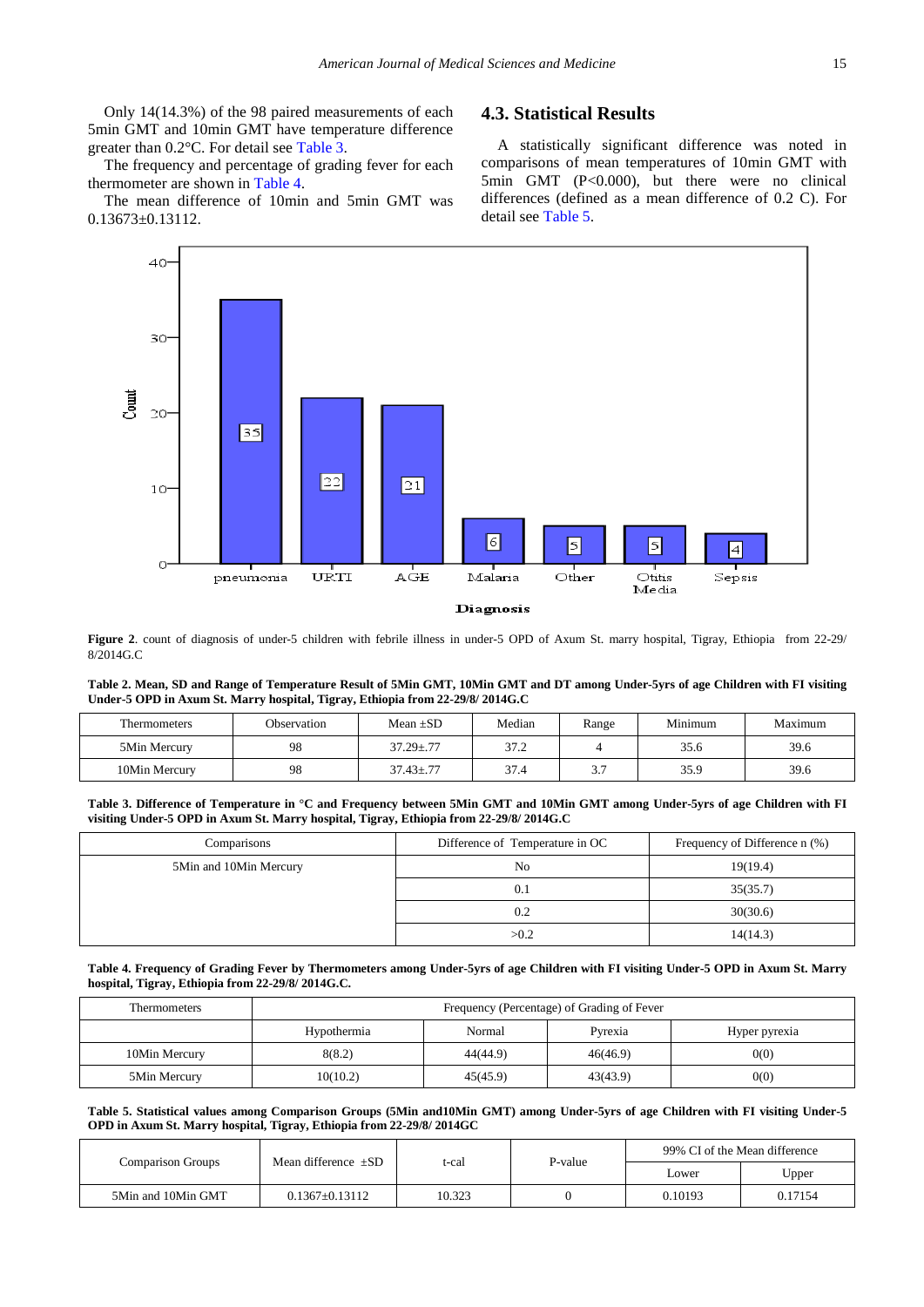<span id="page-6-0"></span>S. N Variables Observation 5 Min and10 Min GMT MD<sup>+SD</sup> P-value 1 Age 0-28days 4  $-0.225 \pm 0.126$  0.037 29days- 1yr 30 30 0.133 $\pm$ 0.177 0 0 1-3Yrs 1.  $\frac{34}{4}$  -0.12±0.12 0  $3-5Yrs$  30  $-0.15\pm0.086$  0 3 Time of Measurement Morning  $67$  -0.14 $\pm$ 0.1 0 Afternoon  $\overline{31}$   $\overline{10}$   $\overline{52}$   $\overline{10}$   $\overline{21}$   $\overline{53}$   $\overline{10}$   $\overline{21}$   $\overline{21}$   $\overline{21}$   $\overline{21}$   $\overline{21}$   $\overline{21}$   $\overline{21}$   $\overline{21}$   $\overline{21}$   $\overline{21}$   $\overline{21}$   $\overline{21}$   $\overline{21}$   $\overline{21}$  5 Taking antipyretic Yes 8 -0.15±0.09 0.003 No  $90$  -0.135 $\pm$ 0.134 0 6 Axillary Rt GMT and Lt DT 49 Lt GMT and Rt DT 49

**Table 6. Statistical values of comparison groups in relation to socio-demographic and other variables among Under-5yrs of age Children with FI visiting Under-5 OPD in Axum St. Marry hospital, Tigray, Ethiopia from 22-29/8/ 2014GC**

Statistical analysis in relation to socio-demographic and other was done but no difference was observed clinically and statistically except for neonatal in which clinical significance (0.225) was observed though not statistically significant. This is most probably due to few observations. See the [Table 6.](#page-6-0)

## **4.4. Correlation Analysis**

In all the comparisons groups they have strong positive correlation. The Pearson correlation(r) of 5 Min and 10 min GMT was 0.99 which implies both as the result of 5GMT increases the result of 10 GMT also increase.

Both have direct positive relation. For further see the [Table 7.](#page-6-1)

**Table 7. Correlation ® among Comparison Groups (5Min with10Min GMT) among Under-5yrs of age Children with FI visiting Under-5 OPD in Axum St. Marry hospital, Tigray, Ethiopia in 2014GC**

<span id="page-6-1"></span>

| <b>Thermometers</b> | 5min GMT | 10min GMT |  |
|---------------------|----------|-----------|--|
| 5min GMT            |          |           |  |
| 10min GMT           | O 99     |           |  |

The graphic representation of the correlation was shown in [Figure 3.](#page-6-2)

<span id="page-6-2"></span>

**Figure 3.** Correlation of 5min GMT with 10min GMT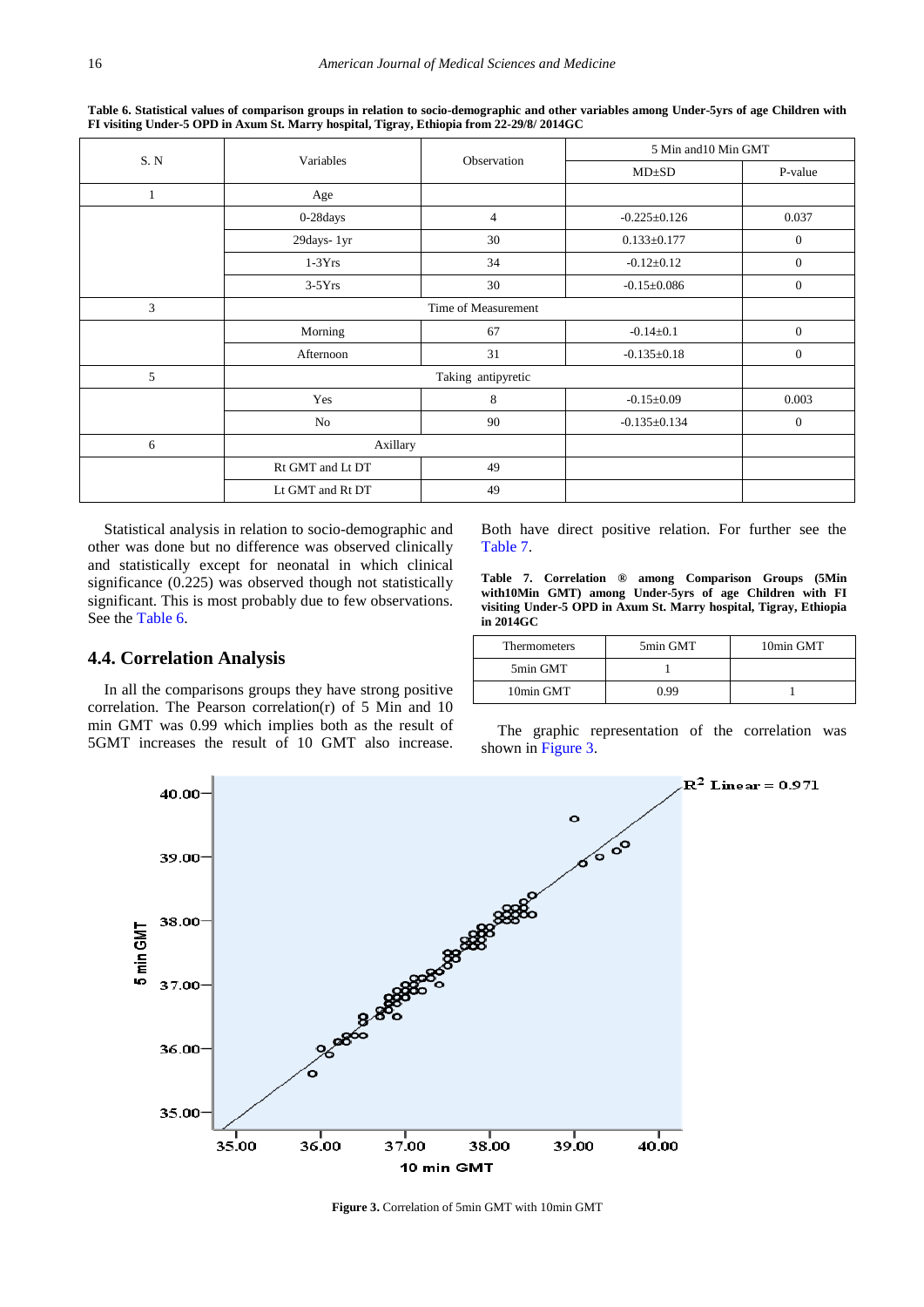## **4.4. Band-Altman Analysis**

In order to determine the concordance between the glass- mercury thermometer and the digital thermometer, the Bland Altman method of analysis was used.

<span id="page-7-0"></span>[Figure 4](#page-7-0) depicts the Bland Altman plot of the 10min mercury temperature readings and 5min mercury temperature readings.It shows all of the readings were falling within the lines of limits of agreement i.e upper limit of 0.475 and lower limit of -0.2016 and Only 1

readings were falling outside the lines of limit which is outlier observed in the above. The limit of agreement is 0.1367. The positive sign and becoming all the mean difference above direct line (0.0) except the12 mean difference which are in the direct line (0.0) indicates 10min is sensitive than 5min GMT. A value of zero implies perfect concordance.

The horizontal line in the middle indicates the mean difference of two measurements, and two additional lines indicate 2.58 SD above and below the mean.



**Figure 4.** Bland-Altman plot of 5min GMT and 10min GMT

5min GMT was agree with 10min GMT 93 of 98 measurements in grading fever. For detail se[e Table 8.](#page-7-1)

**Table 8. Agreement of 10Min GMT with 5min GMTin Specific Range of Temperature among Under-5yrs of age Children with FI visiting Under-5 OPD in Axum St. Marry hospital, Tigray, Ethiopia in 2014GC**

<span id="page-7-1"></span>

| 10Min GMT                              |                  | Temperature Results in oC |               |             |  |
|----------------------------------------|------------------|---------------------------|---------------|-------------|--|
| 5Min GMT                               |                  | $<$ 36.5                  | $36.5 - 37.5$ | $\geq 37.5$ |  |
| Temperature<br>Results in $^{\circ}$ C | $<$ 36.5         |                           |               |             |  |
|                                        | $36.5 -$<br>37.5 |                           | 42            |             |  |
|                                        | $>=37.5$         |                           |               | 43          |  |

**Clinical implications:** the numerical value represents number of recording in each category. The shaded area represents agreement for that specific temperature range.

# **5. Discussion and Conclusion**

#### **5.1. Discussion**

Temperature is one of the most common and important clinical sign. The gold standard for ambulatory patient temperature recording has been done by the clinical mercury thermometer. Due concerns about the breakages and environmental hazards newer thermometers have evolved with the hope of replacing the clinical mercury thermometer. The present study was conducted to find the concordance of the digital thermometer with the clinical mercury thermometer. The variability of GMT placement time and importance of speed of application and ease of use was important in busy clinical area, but accuracy must be primary concern.

In this study, statistical test, correlation, and clinical significant were used to compare the dwelling time and device. Bland-Altman analysis was also used as it is necessary to establish agreement between the thermometer recordings.

In this study the dwelling time of GMT (5min and 10min) was statistically significant  $(p<0.00)$  which is comparable with the studies conducted in Turkey (P<0.05, 27), Korea (P<0.05, 44), China (P<0.001,45), and Canada (19). Similarly a systematic review conducted by Craig, 2000 [1a] (43) demonstrates the longer placement time for axillary thermometers the increase accuracy of the temperature measurement (47), but studies from china and India shows not statistical significant (P>0.05)40-41. This may be due to narrow dwelling time (5min with 8min), (6min with 10 min), study subjects were non-febrile (normal) in which the sensitivity of GMT may differ and body temperature may have variation within 10min difference as 10min GMT was taken after 6min with calibration unlike this study.

The study also shows 10min GMT is sensitive than 5min GMT since no mean difference value is below 0.0 in Bland –Altman plot [Figure 4](#page-7-0) But clinically 5min and 10 min GMT shows no significance difference since mean difference was  $0.1367 \pm 0.13112$  which is less than  $0.2^{\circ}$ c. Similarly 5min GMT and 10min GMT shows strong positive correlation (r=0.99).

The analysis of limits of agreement by Bland-Altman method indicates the 99% CI of the mean difference was 0.10193 and 0.17154 with mean difference of0.1367. All of the readings were falling within the lines of limits of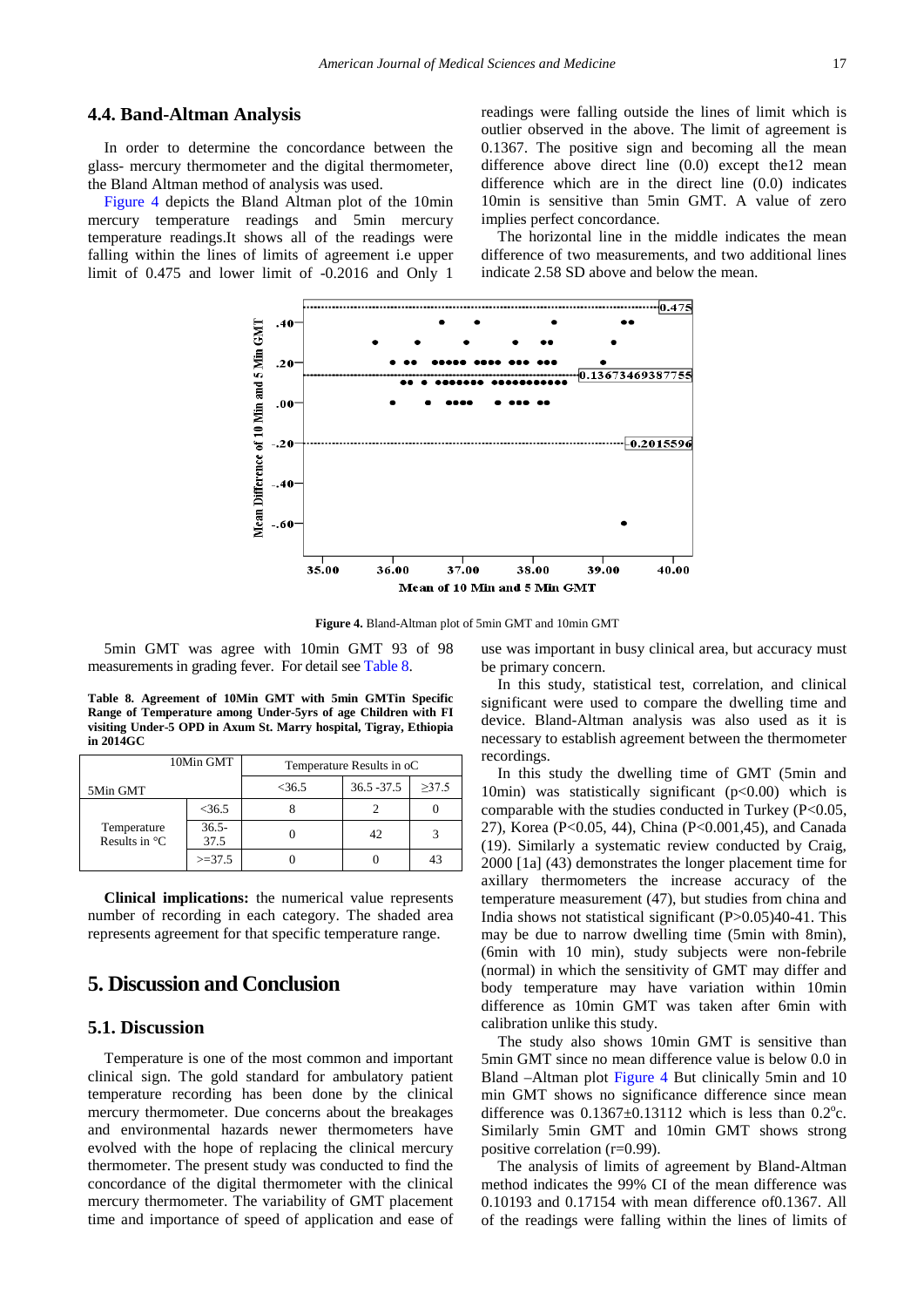agreement i.e upper limit of 0.475 and lower limit of -0.2016 except the out liar. 99% CI the mean difference was among 0.1 and above 0.172°C which is not clinically significant difference. Mean difference of 5min and 10 min GMT of neonates' shows clinical significant but this is probably due to few observations. Both GMT 93 of 98 observed records were agreed in specific range of temperature.

Due to environmental hazarids and risk of breakage GMT are currently not recommended but the concordance of GMT with Digital mercury are unclear Except study conducted in Tikur Anbessa Specialized Hospital shows no clinical significance. [\[48\]](#page-9-5)

#### **5.2. Strength and Limitation of the Study**

#### **5.2.1. Strength**

Recording the temperature of GMT at the same time and recording 10min GMT without calibration of 5min GMT was some strength of the study.

Prior to data collection the instruments used were tested their reliability and validity.

Use of multi-dimensional analysis (paired t-test, correlation, Bland-Altman, clinical significance) makes the result more conclusive.

#### **5.2.2. Limitation**

The concordance of the instruments was limited for febrile illness so the generality could not include in detecting hypothermia as the study subjects was selected based on their diagnosis.

The study did not use a core temperature as gold standard for comparison.

The clinical significant observed in neonatal was may be related to few observation and the cut point of clinical significant (0.2°C) was not representative.

#### **5.3. Conclusion and Recommendation**

#### **5.3.1. Conclusion**

Even a statistical significant  $(p<0.000)$  difference was observed in 5min and 10min GMT their mean difference was not clinically significant  $(<0.2°C$ ) or do not differ enough to cause problems in clinical interpretation then the device could be used interchangeably. Their correlation was also strong positive correlation (r>0.75) and all the mean differences among them were fall in the limit of agreement in Bland-Altman plot. As luck of consistent mean difference (homogeneous variation) between GMT was shown and their difference was clinically not significant, no compensation for the difference is needed.

Generally the strong correlation, their good agreement, their clinical insignificant, some important disadvantages of 10 min GMT such as danger of breakage, potential harm and toxic vapor effects; long dwelling time and some important advantage of 5min GMT such as rapid result delivery, makes 5min GMT good alternative to the 10 min glass mercury thermometer.

#### **5.3.2. Recommendation**

Health professionals should use 5 min GMT for measuring body temperature in under-5 febrile illness except for neonate.

Moreover researchers should repeat the study by using core temperature as gold standard for comparison.

# **References**

- <span id="page-8-0"></span>[1] Shaheed.J, Rahman N, Kasem FB, Islam MR, Sultana R, A.M: Comparison Between Mercury and Liquid Crystal Forehead Thermometers for Measurment of Body Temperature. Suhrawardy Med Coll. 2012; 4(2): 60-1.
- <span id="page-8-1"></span>[2] Holtzclaw, B.J Circadian rhythmicity and homeostatic stability in thermoregulation. Biological Research for Nursing, 2001; 2: 221- 35.
- <span id="page-8-2"></span>[3] Abyot Bekele Woyessa, Worknesh Ayele, Abdi Ahimed, Nega: A. Investigation of acute febrile illness outbreakAsyaita and Dupti districts, Afar Region, Ethiopia. bmj. February 2011; 9 (Suppl 1): 46.
- <span id="page-8-3"></span>[4] World Health Organization (WHO) Department of Child and Adolescent Health and Development (CAH). Technical seminar other causes of fever, 1-5.
- <span id="page-8-4"></span>[5] Ng D, Lam J, Chow K. Childhood fever revisited. Hong Kong Medical journal= Xianggang yi xue za zhi/Hong Kong Academy of Medicine. 2002;8(1):39.
- <span id="page-8-5"></span>[6] Çultu Ö, Yildirim I, Ceyhan M, Korkmaz A, Yurdakök M, Karaagaoglu E, et al. Comparing body temperature measurements by Mothers and physicians using mercury-in-glass, digital mercury and infrared tympanic membrane thermometers in healthy newborn babies. Turk J Pediatr. 2008; 50: 354-8.
- [7] Zeal JD, Consultants C: ThermoSpot-a non-invasive hypothermia indicator for neonates, infants and children.
- [8] Mehreen Adhi, Rabia Hasan, Fatima Noman, Syed Faisal Mahmood, Anwar Naqvi, Adib-ul-Hasan Rizvi: Range for Normal Body Temperature in the General Population of Pakistan, 2008; 58(10).
- <span id="page-8-6"></span>[9] Märtha Sund-Levander: Measurement and Evaluation of Body Temperature, Implications for Clinical Practice. [dessertation]. 2004(872).
- [10] Bailey J, Rose P. Axillary and tympanic membrane temperature recording in the preterm neonate: a comparative study. Journal of advanced nursing. 2001; 34(4): 465-74.
- <span id="page-8-10"></span>[11] Chung W, Chen C. Evaluation of performance and uncertainty of infrared tympanic thermometers. Sensors. 2010; 10(4): 3073-89.
- <span id="page-8-7"></span>[12] El-Radhi A, Barry W. Thermometry in paediatric practice. Archives of disease in childhood. 2006; 91(4): 351-6.
- [13] Fadzil FM, Choon D, Arumugam K. A comparative study on the accuracy of noninvasive thermometers, Australian family accuracy of noninvasive thermometers, physician. 2010; 39(4): 237-9.
- <span id="page-8-8"></span>[14] Devrim I, Kara A, Ceyhan M, Tezer H, Uludağ AK, Cengiz AB, et al. Measurement accuracy of fever by tympanic and axillary thermometry. Pediatr Emerg Care. 2007; 23(1): 16-9.
- <span id="page-8-9"></span>[15] Benkovich N, Farrell BC, Nimunkar A, Baran J, Webster JG. Low Cost Digital Thermometer. 2009.
- [16] Dolkar R, Kapoor S, Singh NV, Suri V. A comparative study on the recording of temperature by the clinical mercury thermometer and digital thermometer, Nursing and Midwifery Research, 2013; 9(1): 40-6.
- [17] Gasim GI, Musa IR, Abdien MT, Adam I. Accuracy of tympanic temperature measurement using an infrared tympanic membrane thermometer, BMC research notes, 2013; 6(1): 194.
- [18] ByadMinon, editor. Best Infant Thermometers,Tympanic Thermometersk, August 17, 2013.
- [19] Y vonne M. Shevchuk B, PharMD, FCSHP. chapter-9 fever. 85-92.
- [20] Pušnik I, Miklavec A. Dilemmas in measurement of human body temperature. Instrumentation Science and Technology, 2009; 37(5): 516-30.
- [21] Schmitz T, Bair N, Falk M, Levine C. A comparison of five methods of temperature measurement in febrile intensive care patients, American journal of critical care. 1995; 4(4): 286-92.
- [22] McCallum L, Higgins D. Measuring body temperature, Nursing Times. 2012; 108(45): 20-2.
- [23] Jeanette Grady. Nursing Procedure: Measuring and Monitoring Temperature in the Highly Dependent or Critically Ill Infant or Child – Axilla temperature review.